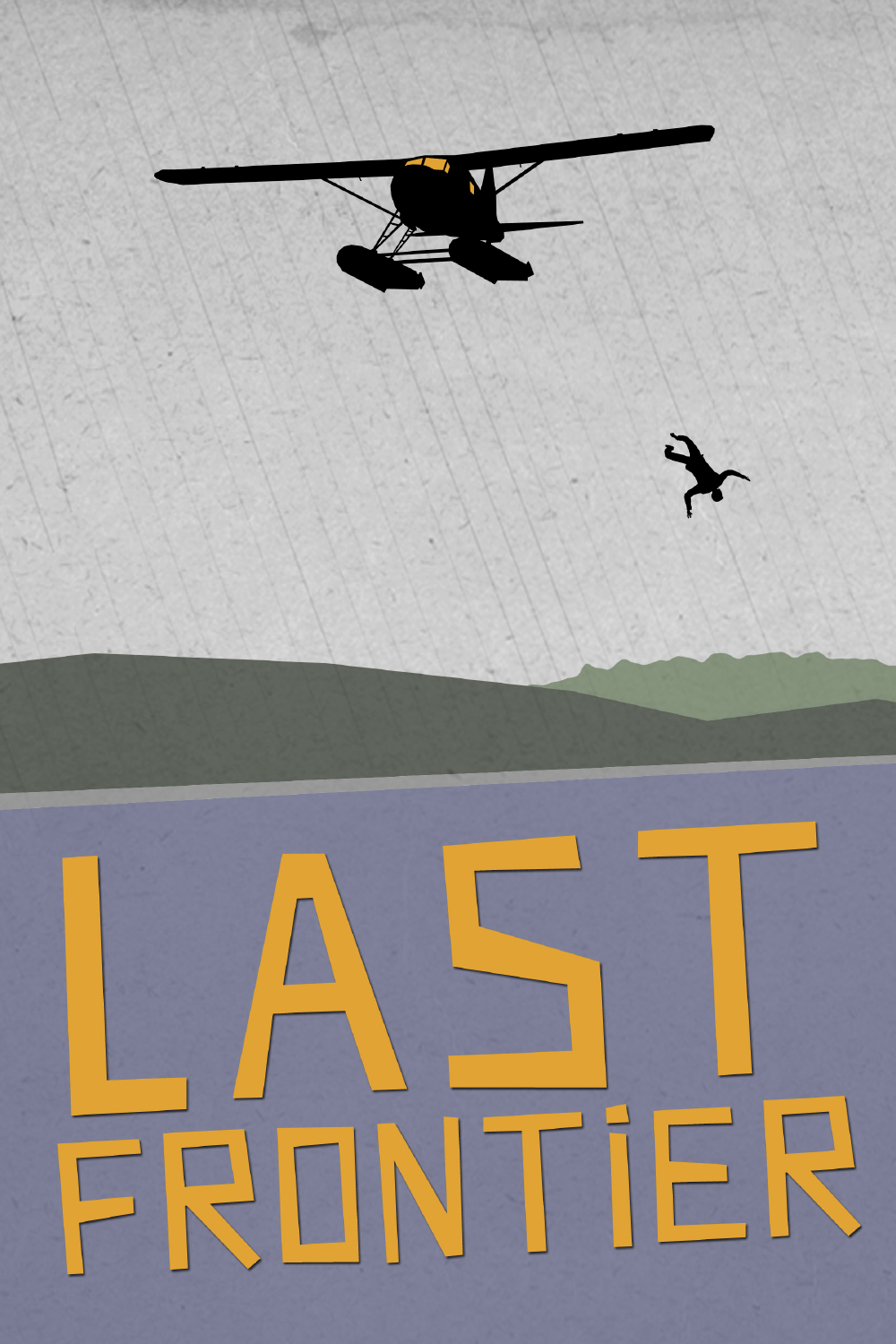### JM06 LAST FRONTIER

#### **CREDITS**

Written by Jason Morningstar

Edited by Steve Segedy

Last Frontier was Playset of the Month, March 2010.

#### BOILERPLATE

This playset is an accessory for the Fiasco role-playing game by Bully Pulpit Games.

This playset is copyright 2010 by Jason Morningstar. Fiasco is copyright 2009 by Jason Morningstar. All rights are reserved.

For more information about Fiasco or to download other playsets and materials, visit www.bullypulpitgames.com.

If you'd like to create your own playset or other Fiasco-related content, we'd like to help. Write us at info@bullypulpitgames.com.



"When you play, play *hard*." - Theodore Roosevelt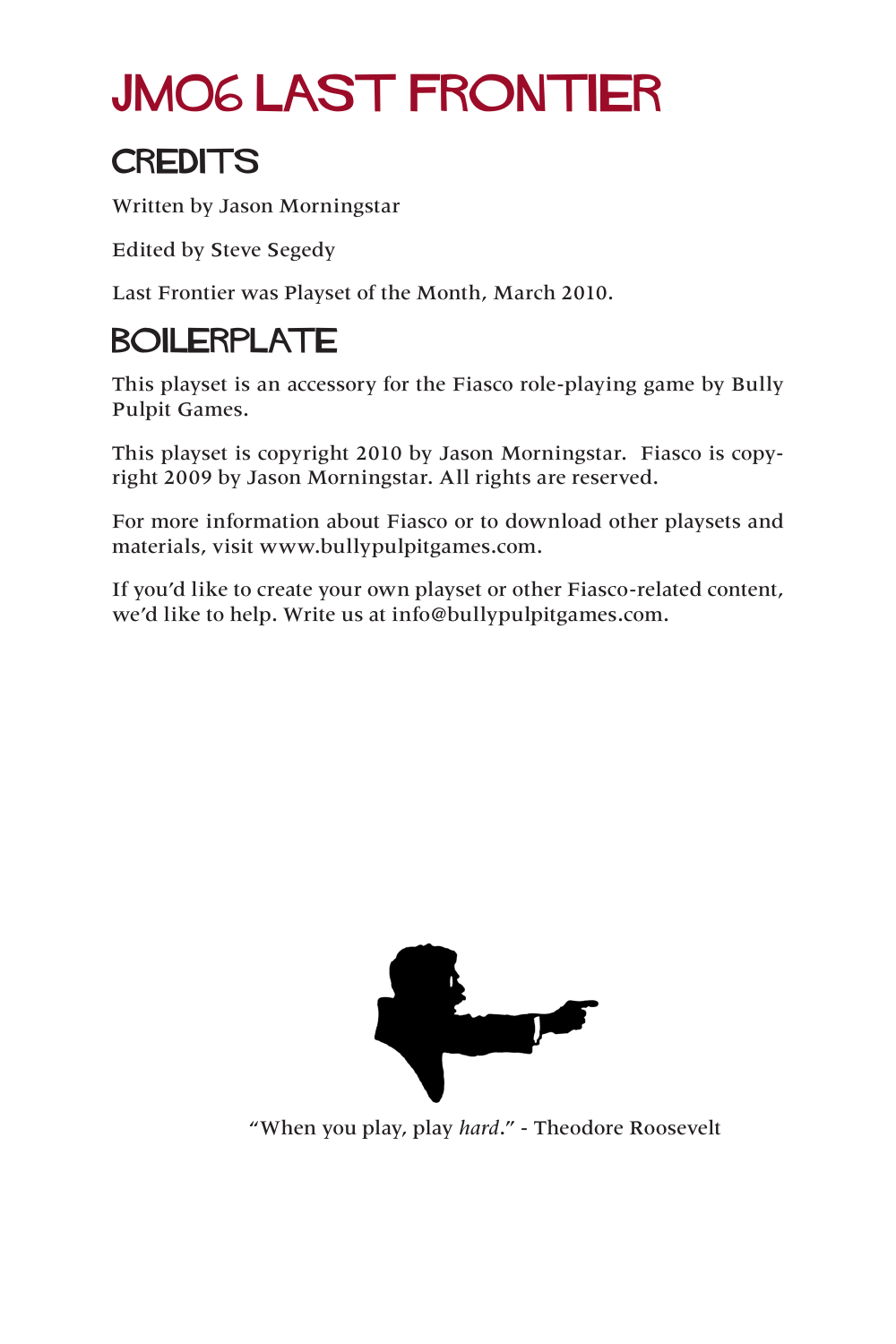### THE SCORE

#### SOUTHEAST ALASKA

Adding some pitch black and blood red to the great white north ... fishing villages and fishing village idiots, timber contracts and factory ships, State Troopers in floatplanes and the weird guys who hide when they fly over - set among the emerald forests of southeast Alaska's vast archipelago, this playset drags an offbeat but familiar setting into the crosshairs.

#### MOVIE NIGHT

Insomnia, Northern Exposure (TV), Timber Tramps.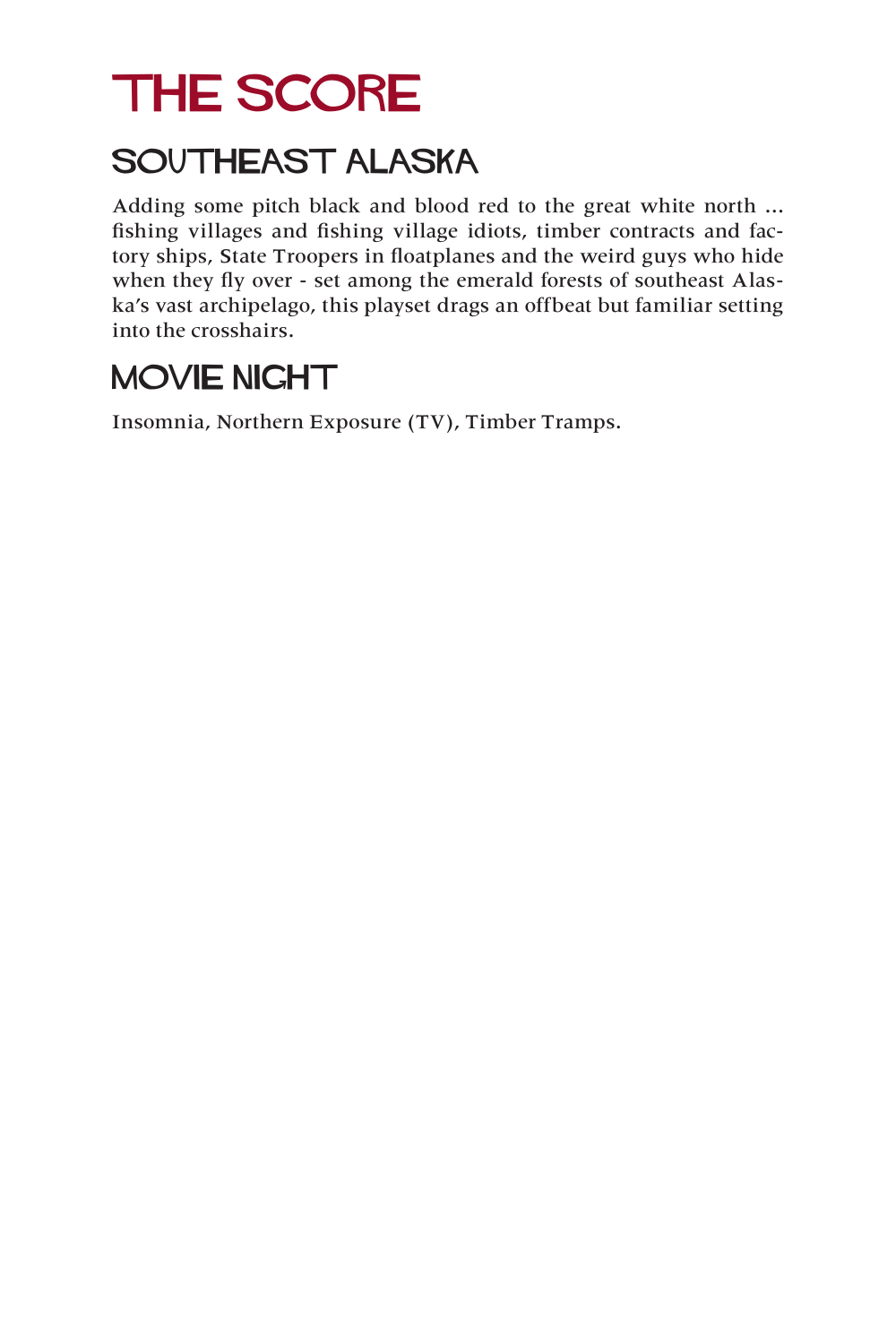# relationships...

#### 1 family

- $\lceil \cdot \rceil$  Unrelated but still family
- $\Gamma$  Siblings
- $\overline{3}$  Parent and adopted child
- $\boxed{\therefore}$  Parent and son / daughter-in-law
- $\mathbb{E}$  Distant relatives through obscure lineage
- **1** Grandparent / grandchild

#### 2 friendship

- $\lceil \cdot \rceil$  A sourdough and a cheechako
- $\Gamma$  Old friends from back in Juneau
- $\Gamma$  Stoner pals
- $\boxed{\therefore}$  Cheerful competitors
- $\mathbb{E}$  Friends with benefits
- $\mathbb{R}$  Ruthless social rivals

#### 3 crime

- $\lceil \cdot \rceil$  Smuggler and fence / broker
- $\Box$  Gambler and bookie
- $\cdot$  Fishing outlaws (quota thieves, endangered species bycatch sellers)
- $\boxed{\therefore}$  Grifter and rube
- 5 Hoodlums (thugs, hell-raisers, ass-kickers)
- **11** Drug people (grower, dealer, distributor, user)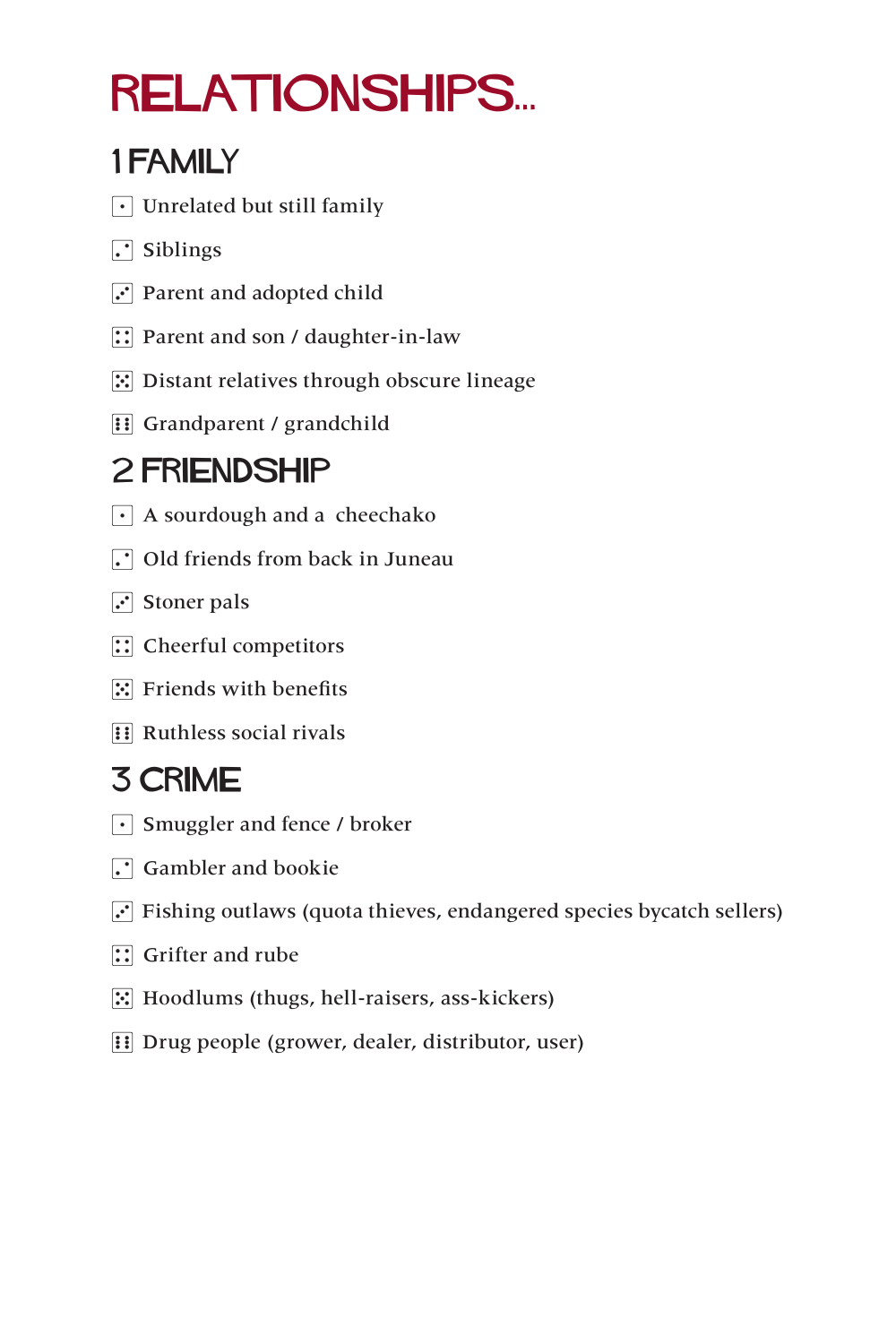#### 4 AROUND THE VILLAGE

- $\lceil \cdot \rceil$  Officials (village manager, chief of police)
- $\cdot$  Volunteers (Chamber, clubs, cultural heritage association)
- $\overline{3}$  Church folk (deacon, Sunday school teacher, secretary)
- $\therefore$  Alcoholics Anonymous / Narconon sponsor and participant

 $\mathbb{E}$  Representative / citizen (Case worker, parole officer, native corporation official)

**11** Athletes (recreation league, coach, pick-up games, minor league)

#### 5 romance

- $\lceil \cdot \rceil$  Current spouses
- $\Gamma$  Former lovers
- $\cdot$  One-time fling
- $\mathbb{R}$  Crush and object of crush
- $\mathbb{E}$  Lovers
- **1** Former spouses

#### 6 work

- $\lceil \cdot \rceil$  Former boat crew
- $\Gamma$  Co-workers in the village
- $\cdot$  Current boat crew
- $\therefore$  Skilled work barterers (plumber, carpenter, electrician)
- $\mathbb{E}$  Salesman and customer
- **Fi** Professional and client (doctor, lawyer, dealer, wilderness guide)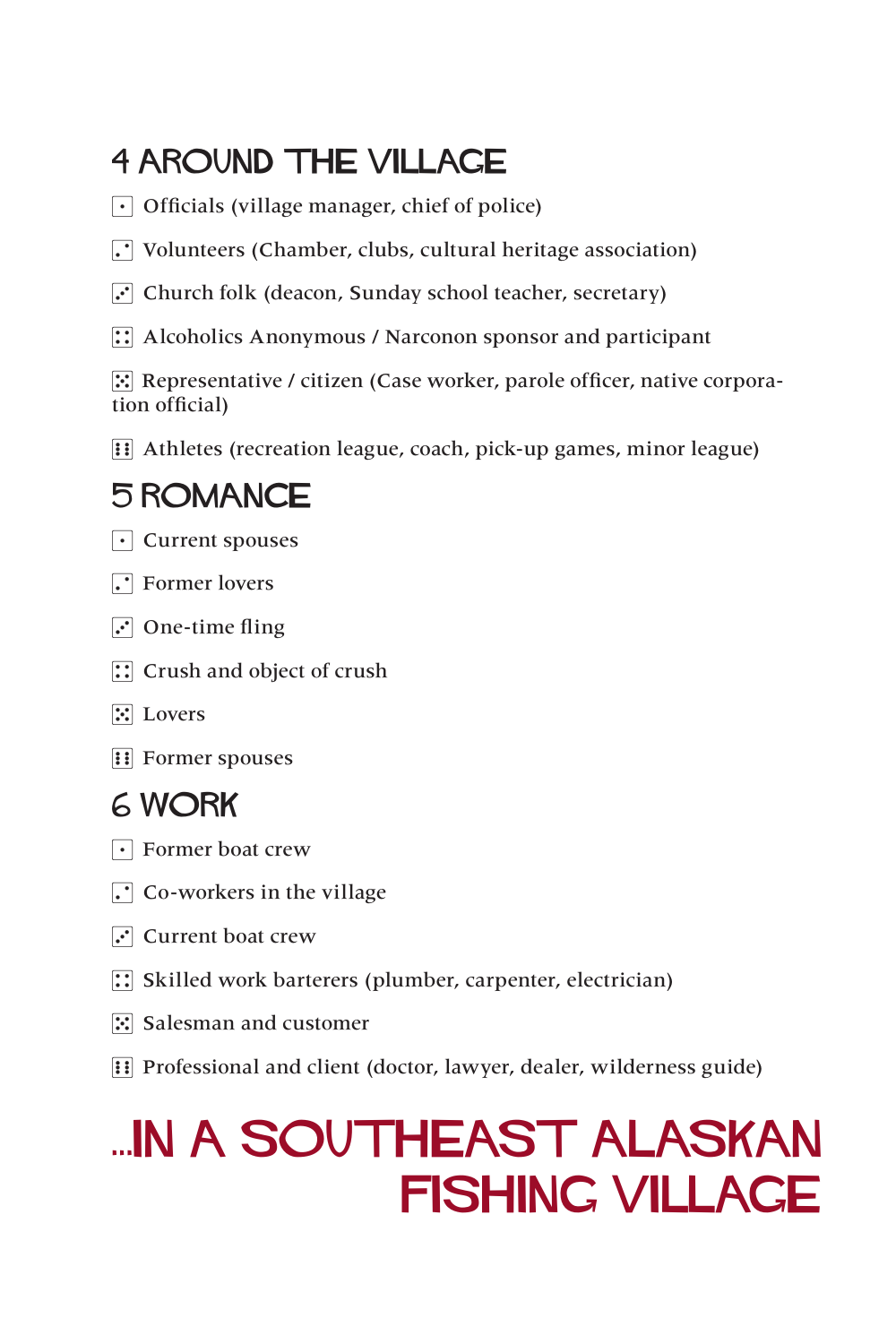### NEEDS...

#### 1 TO GET EVEN

- $\lceil \cdot \rceil$  ... with a rival
- $\Gamma$  ... with a state or federal agency
- $\boxed{\cdot}$  ... with a State Trooper
- $\boxed{\therefore}$  ... with this village, for what it has turned you into
- $\mathbb{E}$  ... with this village, and all the nosy, small people in it
- $\boxed{\vdots}$  ... with a family member

#### 2 TO GET THE TRUTH

- $\cdot$  ... about this village's dark past
- $\ddot{\cdot}$  ... about the borough's political corruption
- $\ddot{\cdot}$  ... about Jimmy May's medical records
- $\boxed{\therefore}$  ... about someone's infidelity
- $\mathbb{E}$  ... about your real parents
- $\boxed{ii}$  ... about the thing you saw in Kaku Inlet

### 3 TO GET RESPECT

- $\lceil \cdot \rceil$  ... from this town, by bringing down the fishing monopoly
- $\boxed{\cdot}$  ... from this town, by teaching them to be afraid
- $\overline{3}$  ... from your lover, by proving your devotion
- $\dddot{\mathbf{u}}$  ... from the police, by turning in your own kin to the state troopers
- $\mathbb{E}$  ... from a family member, by doing what they never could
- **11** ... from yourself, by solving the problem permanently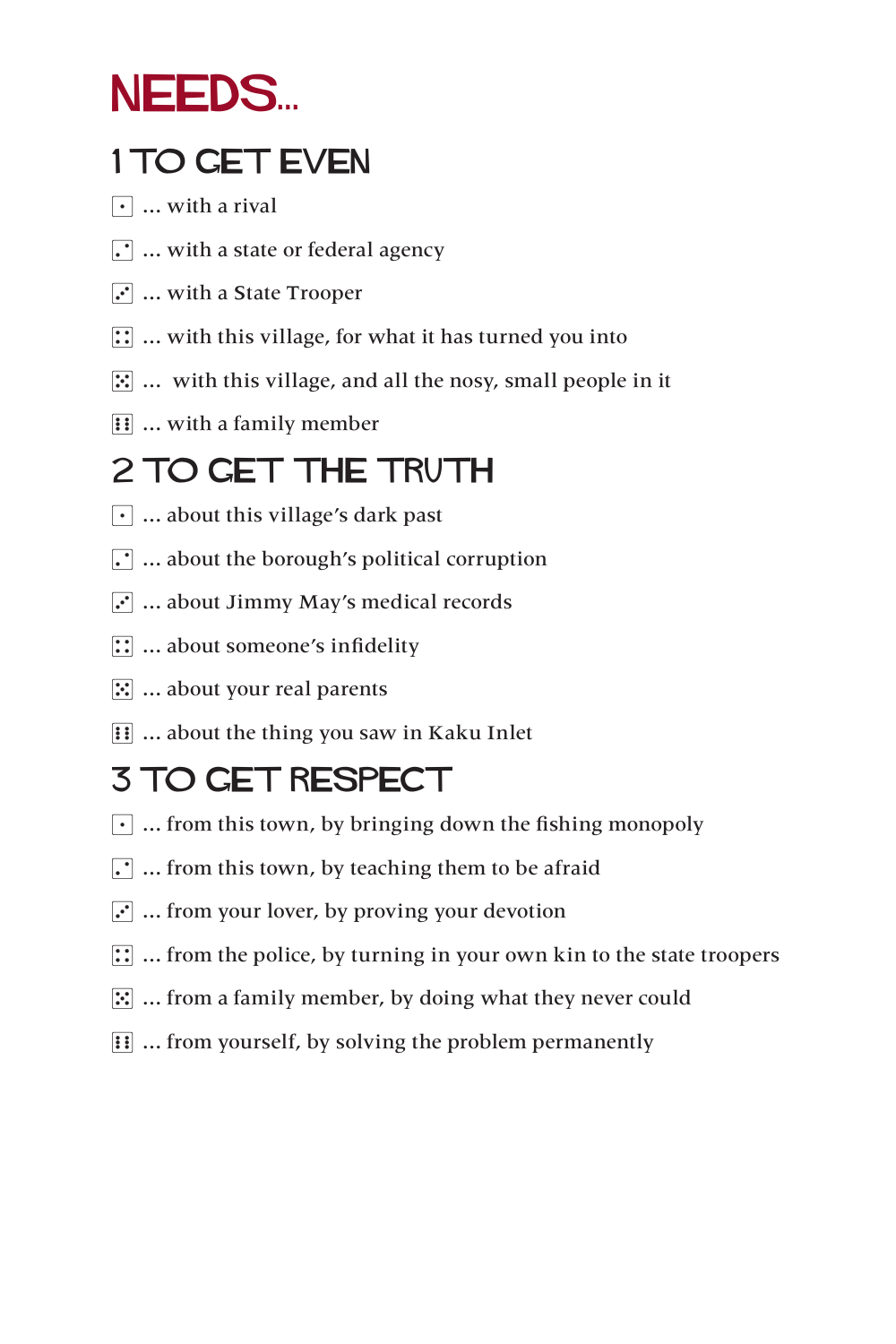#### 4 TO GET LAID

- $\lceil \cdot \rceil$  ... by that special someone who doesn't even know you exist
- $\Gamma$  ... in the middle of the Russian Orthodox church
- $\ddot{\cdot}$  ... by an old lover, to see if sparks fly again
- $\boxed{\therefore}$  ... in a drunken stupor, by whoever you end up with
- $\mathbb{E}$  ... by someone who can really grease the wheels for your project
- $\boxed{\vdots}$  ... to prove you've still got it

#### 5 TO GET OUT

- $\cdot$  ... of this town, because you have big dreams
- $\cdot$   $\cdot$   $\cdot$   $\cdot$  of this town, to escape family and tradition
- $\mathbf{F}$  ... of a relationship
- $\boxed{\therefore}$  ... of a business entanglement
- $\mathbb{E}$  ... of an obligation to a dangerous outsider
- **11** ... of an obligation to your family

#### 6 TO GET RICH

- $\lceil \cdot \rceil$  ... through stealing a drug stash
- $\Gamma$  ... through selling illegally-cleared timber
- $\mathbf{F}$  ... through defrauding eco-tourists
- $\boxed{1}$  ... through the death of a native elder
- $\mathbb{E}$  ... through ripping off the village emergency fund
- **11** ... through stealing a pile of fishing boat IFQ money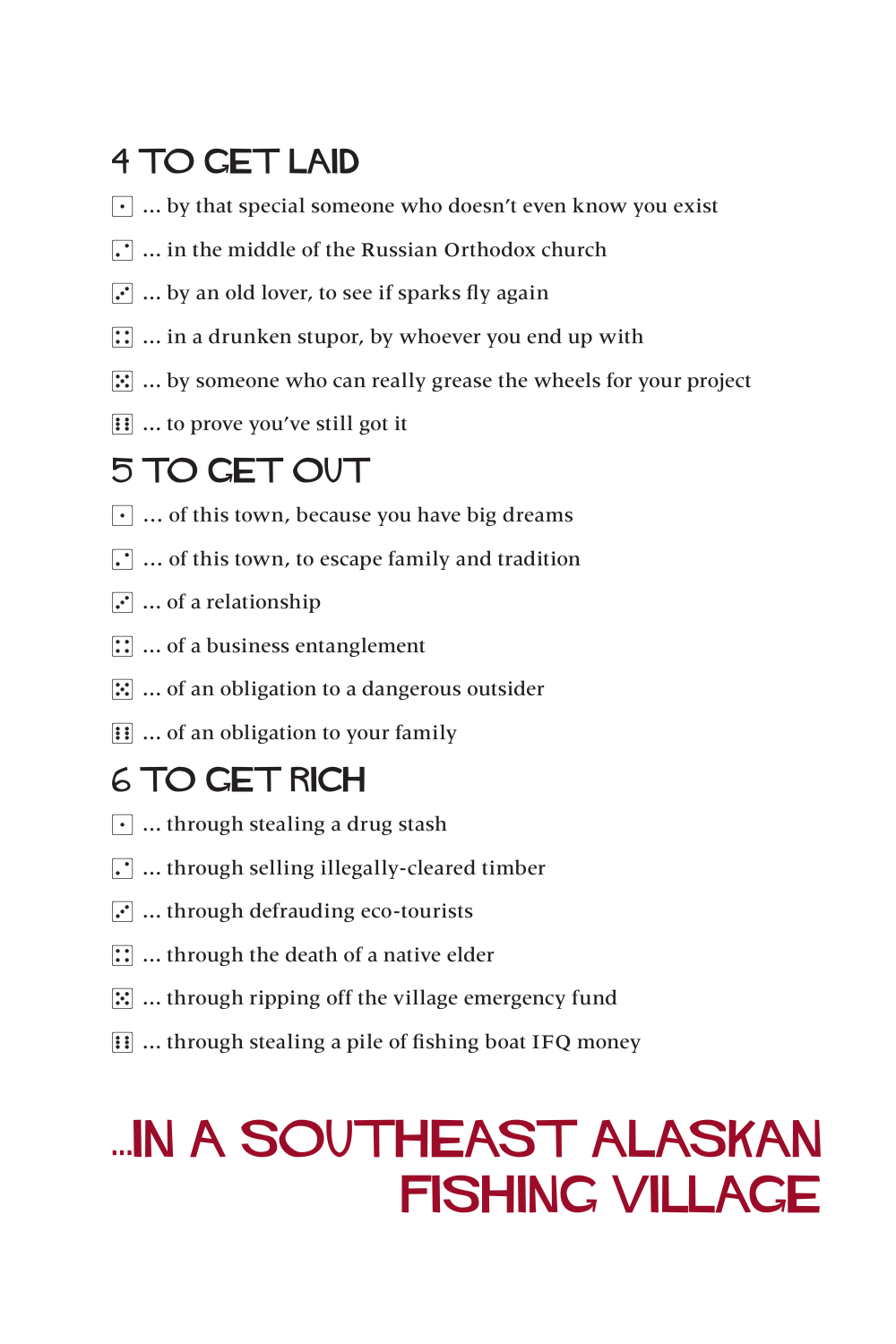### LOCATIONS...

#### 1 FIRST STREET

- 1 First Street Church of Christ
- $\Gamma$  Morganson Plumbing and Heating
- $\Gamma$  Chico's Pizza
- $\boxed{\therefore}$  Alaska Magic gifts and cards
- $\mathbb{E}$  Southeast Federal Credit Union, the only bank in town
- **1** Tanner Marine Insurance

#### 2 TONGASS AVeNUE

- $\lceil \cdot \rceil$  Benny Benson Memorial K-12 school
- $\cdot$  The Municipal building, police station, courthouse and city hall
- $\cdot$  Pacific Medical Clinic, the only doctor in town
- **1. Dagitgiyáa Native Cultural Center**
- $\mathbb{E}$  Chilkoot Gun and Knife
- **FILE Sun Chasers tanning salon and weight loss center**

#### 3 THE HARBOR

- 1 Aboard the purse seiner *MV Julie Autumn*
- $\Gamma$  Neptune Aviation Services and state floatplane dock
- $\overline{3}$  Alaska Division of Fisheries office
- $\boxed{\therefore}$  VistaPoint processing plant
- $\mathbb{E}$  Rafter Marine, sales and repair
- **11** Holiday Lines cruise ship terminal and office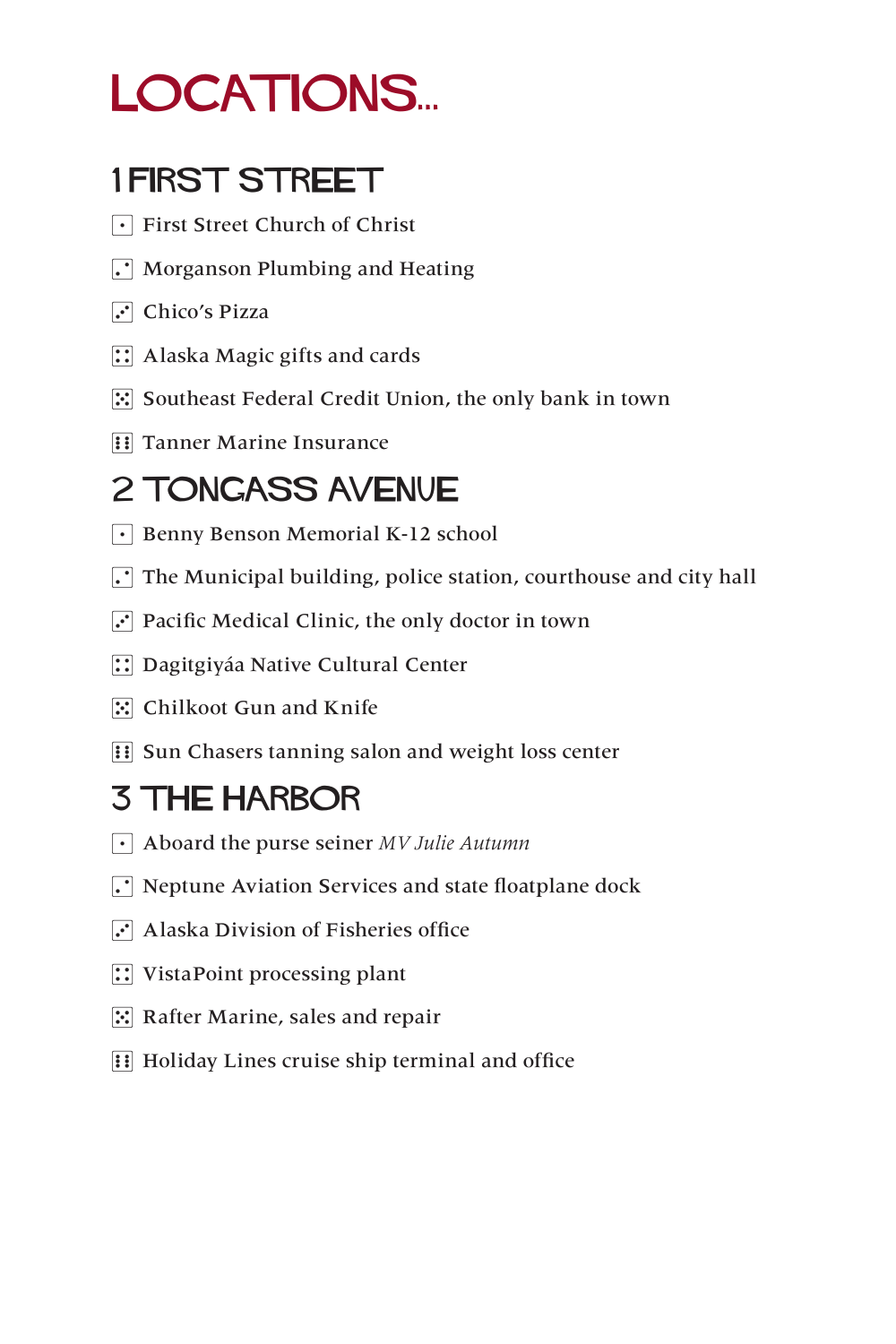#### 4 RESIDENCES

- $\lceil \cdot \rceil$  The trailer at the end of Tongass Avenue
- $\Gamma$  The hermit's shack
- $\Gamma$  The eco-mansion on Kaku inlet.
- $\mathbb{R}$  A houseboat
- $\boxed{5}$  A subsidized apartment
- **1** A cute clapboard house downtown

#### 5 THE BACKCOUNTRY

- $\lceil \cdot \rceil$  KTA Telecommunications repeater and tower
- $\cdot$  The logging camp
- $\overline{3}$  On top of Harriman Peak
- $\mathbb{R}$  Kelp Bay
- **5** Make Out Point, overlooking town
- **Fill The four-wheeler track out to Kaku inlet**

#### 6 KAKU INLET

- $\lceil \cdot \rceil$  University of Alaska Southeast fisheries research station
- $\Gamma$  The abandoned cannery
- $\cdot$  Blue Raven Lodge
- $\boxed{\therefore}$  The pulp mill
- $\boxed{5}$  The old cemetery
- **Fill The Skinny Dick dam and reservoir**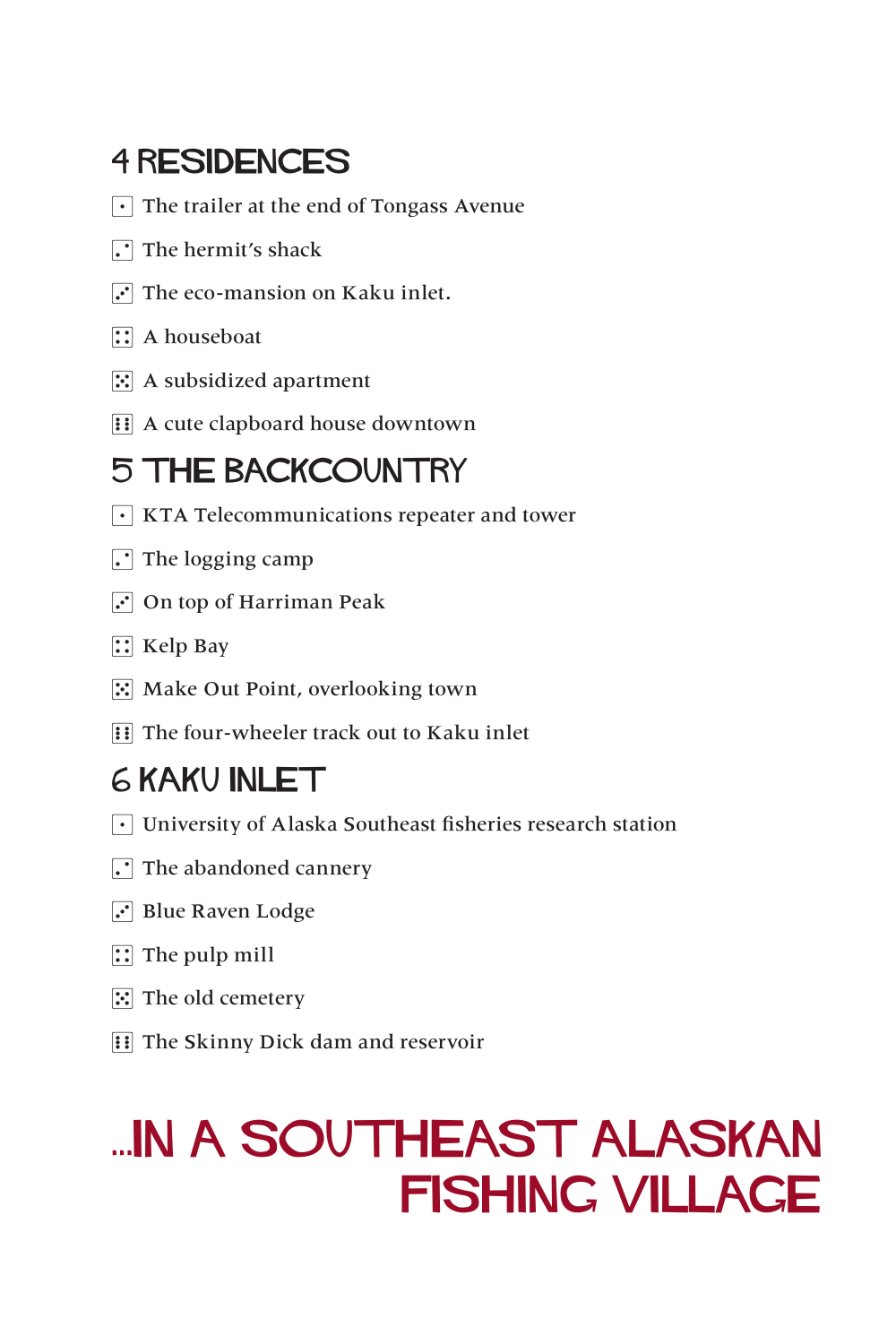### OBJECTS...

#### 1 UGLY

- $\lceil \cdot \rceil$  Porn stash / sex gear
- **1.** Forged Permanent Fund check
- $\boxed{\cdot}$  Priceless Tlingit artifacts
- **12 Candid videotape of a former Governor**
- 5 Drug smuggler's notebook
- **1** Legal notice

#### 2 TRANSPORTATION

- $\lceil \cdot \rceil$  Old van
- $\Gamma$  Floatplane
- $\ddot{ }$  Skiff with fiddly outboard
- $\left| \right|$  Moped
- $\mathbb{E}$  Ocean tug MV Mahassett
- **11 Mint 1967 Plymouth Barracuda notchback**

#### 3 BEAR INSURANCE

- $\lceil \cdot \rceil$  Shotgun
- $\Gamma$  Pepper spray
- $\overline{3}$  Hunting rifle
- $\boxed{::}$  .44 magnum revolver
- 5 Pipe bomb
- **1** Lumberman's Pulaski tool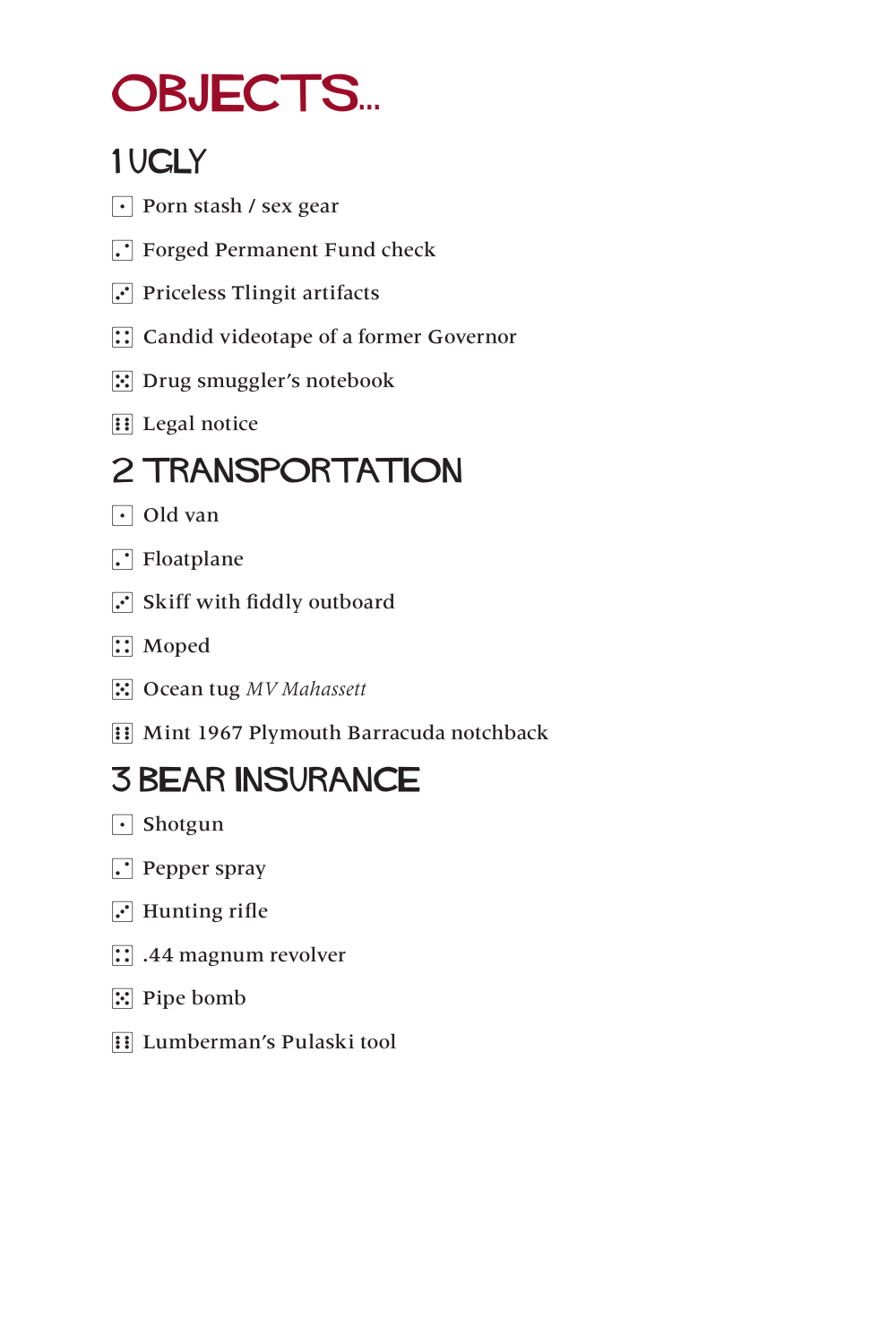#### 4 DIRT

- $\lceil \cdot \rceil$  Confidential memo
- $\Gamma$  Annotated USGS quadrangle map
- $\overline{3}$  Medical billing records
- $\boxed{\therefore}$  Love letter
- 5 Property deed
- $\overline{6}$  Stack of photographs

#### 5 VALUABLES

- $\cdot$  Massive water-tight drug stash
- $\lceil \cdot \rceil$  Mason jar filled with pre-revolution Russian gold coins
- $\overline{S}$  Statehood memorabilia collection
- **1**: Vintage Aeronca Sedan airplane
- **5.** Purebred Weimeraner with an ear tattoo
- $\mathbf{F}$  Aluminum suitcase full of cash

#### 6 SENTIMENTAL

- $\lceil \cdot \rceil$  Newborn baby
- $\Gamma$  A novel written in longhand
- $\overline{3}$  Old letters from a dead man
- $\boxed{\therefore}$  Trophy
- $\mathbb{E}$  Wedding ring
- **Fig. 5 Family heirloom no longer in family possession**